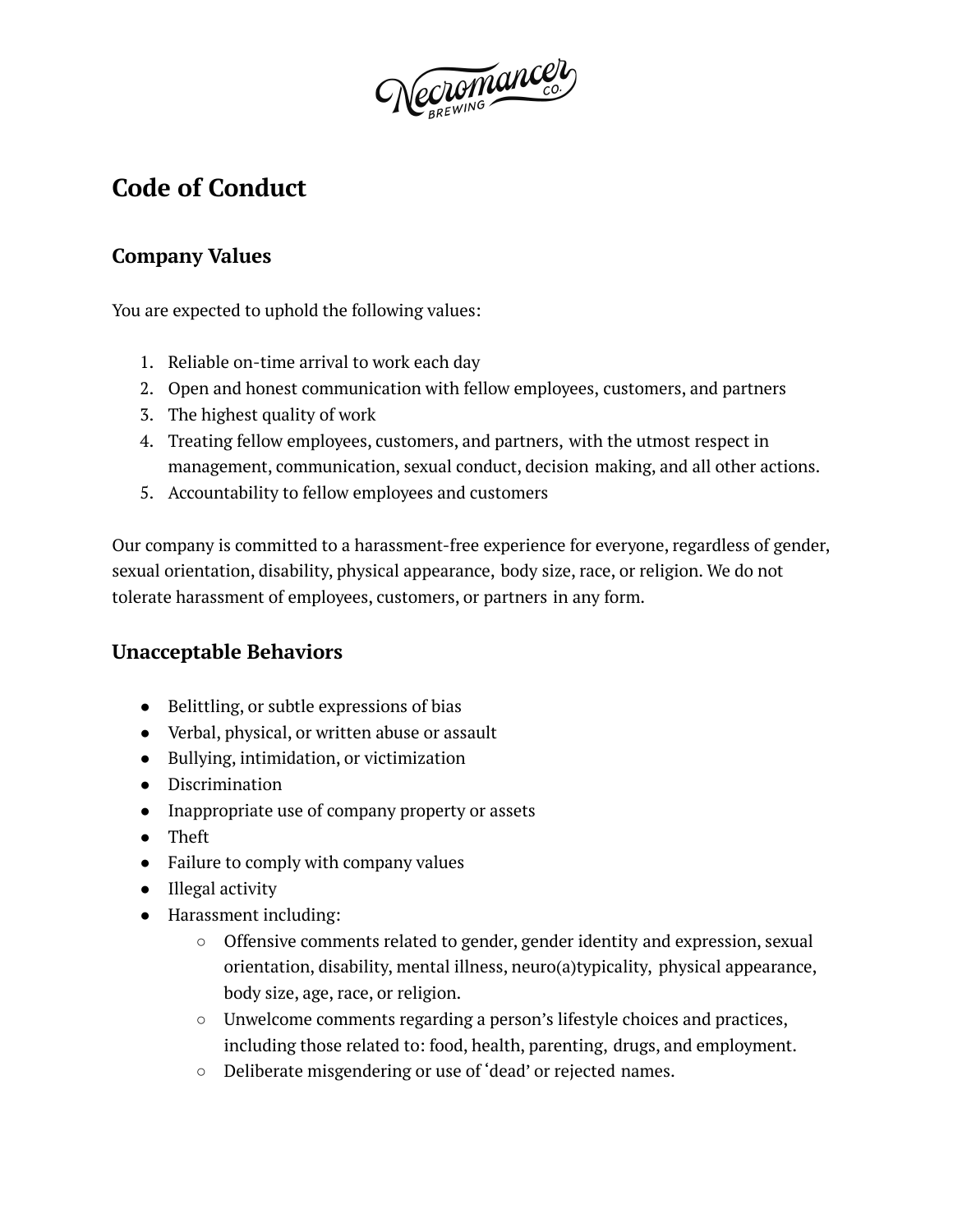

- Gratuitous or off-topic sexual images or behavior in spaces where they're not appropriate.
- Physical contact and simulated physical contact (eg, textual descriptions like "\*hug\*" or "\*backrub\*") without consent or after a request to stop.
- Threats of violence.
- Incitement of violence towards any individual, including encouraging a person to commit suicide or to engage in self-harm.
- Deliberate intimidation.
- Stalking or following.
- Harassing photography or recording, including logging online activity for harassment
- purposes.
- Sustained disruption of discussion.
- Unwelcome sexual attention.
- Pattern of inappropriate social contact, such as requesting/assuming inappropriate levels of intimacy with others
- Continued one-on-one communication after requests to cease.
- Deliberate "outing" of any aspect of a person's identity without their consent except as necessary to protect vulnerable people from intentional abuse.
- Publication of non-harassing private communication.

### **Work Relationships**

Fellow employees, and third-party partners, are professional colleagues first, friends second if a natural relationship forms.

Romantic Relationships:

You may ask a fellow employee, or third-party partner, out once, and if they decline, you're not permitted to ask them again.

## **Customer Relationships**

Customers are patrons first, friends second – if a natural relationship forms.

Romantic Relationships:

It is discouraged to ask customers out.